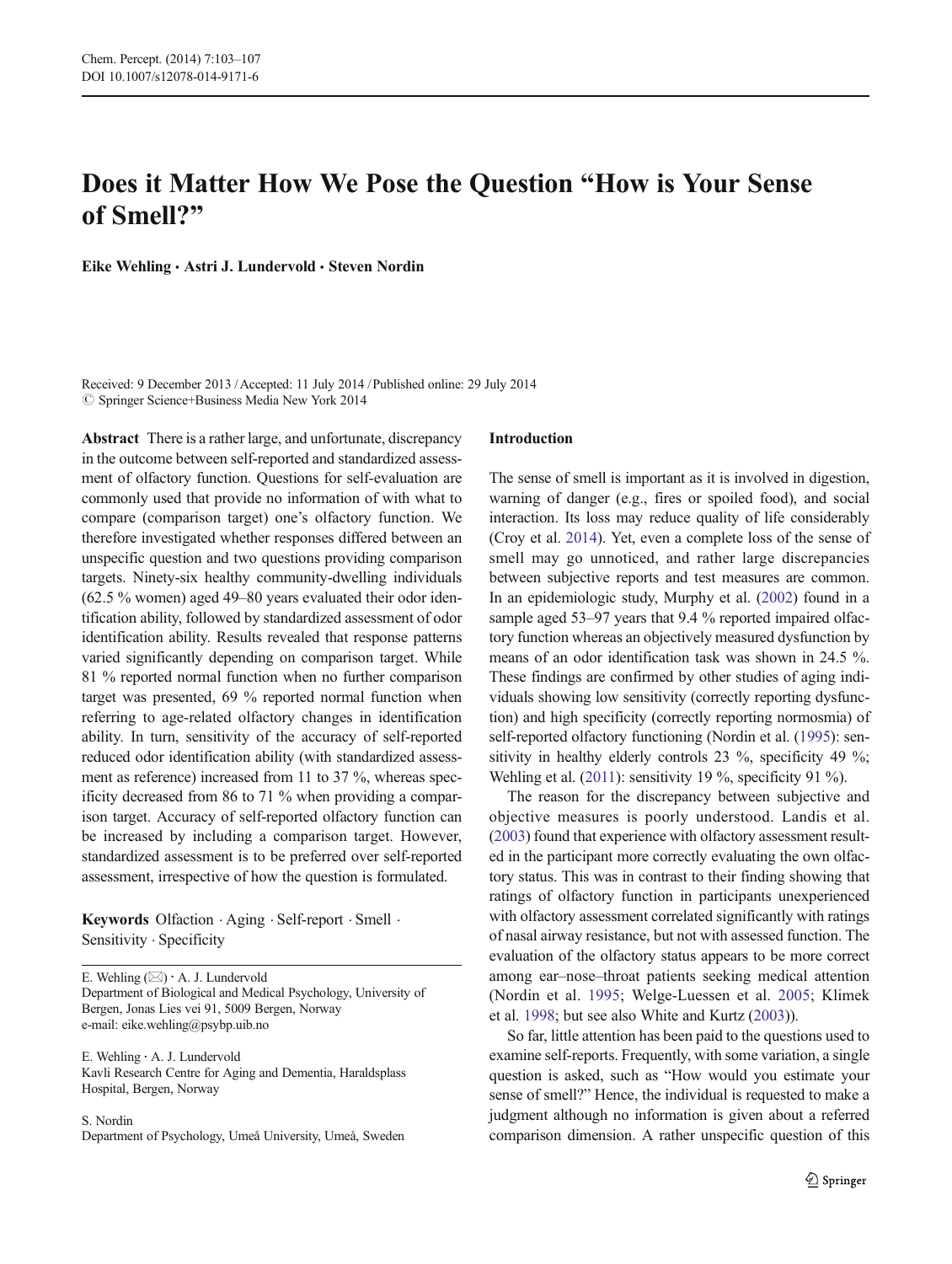kind may lead individuals in their 20s and those in their 70s to consider their function as normal, as they tend to compare themselves with similar others in their social environment (Wood [1989\)](#page-4-0). Thus, a somewhat reduced sense of smell found in older age may be considered as "normal" by the respondent in spite of impairment according to test results.

Alternatively, an individual may use a temporal comparison target by relating his/her present olfactory function to that in the past. Two recent studies examined this issue, requesting participants to indicate if they had experienced changes in their olfactory function (Bahar-Fuchs et al. [2011](#page-4-0); Djordjevic et al. [2008](#page-4-0)). None of the studies found significant correlations between self-reports and assessed function. However, Bahar-Fuchs et al. ([2011](#page-4-0)) commented that their question on changes during the past 12 months may have been a rather short interval so that gradual changes may have gone unnoticed.

Thus, in the process of self-reporting olfactory function, it is typically unclear whether a social comparison appraisal (comparing function with that of others, and if so with whom) or a temporal comparison appraisal (comparing current function with that of the past) is to be applied. This motivated the present study to examine whether response patterns in selfreports vary depending on reference group presented in the question In a final step, sensitivity and specificity of selfreported odor identification ability were examined, combining self-reported function with results from a standardized odor identification task.

### Methods and Materials

#### Participants

Participants were part of a longitudinal study on cognitive aging. Recruitment was carried out through advertisement in local newspapers. All participants were native speakers of Norwegian, had completed obligatory basic education, were living independently at home by the time of assessment, and did not report current or past neurological or psychiatric disorders or head trauma. All participants gave their informed consent, and the project was approved by the Regional Committee for Research Ethics of Southern Norway. The sample of this study consisted of 96 participants after excluding two participants who were classified as anosmic on the odor detection screening task (see below) and 21 who did not complete the olfactory questionnaire. Characteristics of the final sample are given in Table 1.

# Self-Reports on Olfactory Functioning

The participants underwent initially a short questionnaire regarding factors with potential effect on olfactory functioning

Table 1 Sample characteristics and self-reported factors with potential effect on olfactory performance

|                                                                                                             |                     | Range     |
|-------------------------------------------------------------------------------------------------------------|---------------------|-----------|
| Gender (males/females)                                                                                      | 34/62               |           |
| Age (years)                                                                                                 | 63.8 $(7.6)^a$      | $49 - 80$ |
| Education (years)                                                                                           | 13.9 $(2.9)^a$      | $8 - 20$  |
| MMSE (Mini Mental State<br>Examinantion; Folstein et al. 1975)<br>Problems breathing through the nose $(n)$ | $28.9(1.0)^a$<br>14 | $26 - 30$ |
| Polyposis $(n)$                                                                                             | 3                   |           |
| Smoking $(n)$                                                                                               | 5                   |           |
| Olfactory status (SOIT)<br>(normosmic/hyposmic/anosmic) $(n)$                                               | 69/24/3             |           |

<sup>a</sup> Mean (standard deviation)

(Table 1). This was followed by three questions, regarding self-reported identification ability (Table [2](#page-2-0)). While the first question did not refer to a specific reference group, the other two referred to specific comparison targets. Response categories were either (1) worse than (the reference group as indicated in the question) or (2) the same as or better than (the reference group as indicated in the question).

#### Olfactory Assessment

The participants first answered the questions regarding olfactory functioning, followed by a detection sensitivity screening and the assessment according to an odor identification test, the Scandinavian Odor Identification Test (SOIT).

#### Odor Detection Sensitivity

Smell dysfunction may result from several causes (see Seiberling and Conley ([2004](#page-4-0)); Murphy et al. [\(2003\)](#page-4-0), for an overview). Since the overall project design has its focus on healthy cognitive aging, we wanted to assure inclusion of participants who had at least some remaining odor detection sensitivity. Therefore, all participants were assessed with a simplified version of the Connecticut Chemosensory Clinical Research Center Threshold Test (Cain [1989\)](#page-4-0) to screen for anosmia. A two-alternative, forced-choice ascending method of limits was used with two concentrations of butanol dissolved in deionized water, 0.58 and 336 ppm. Starting with the weakest concentration, the participant was presented with the odorant and a blank solution in randomized order and asked to indicate which of the two presentations smelled stronger. An incorrect choice on any trial (choosing the blank solution) led to an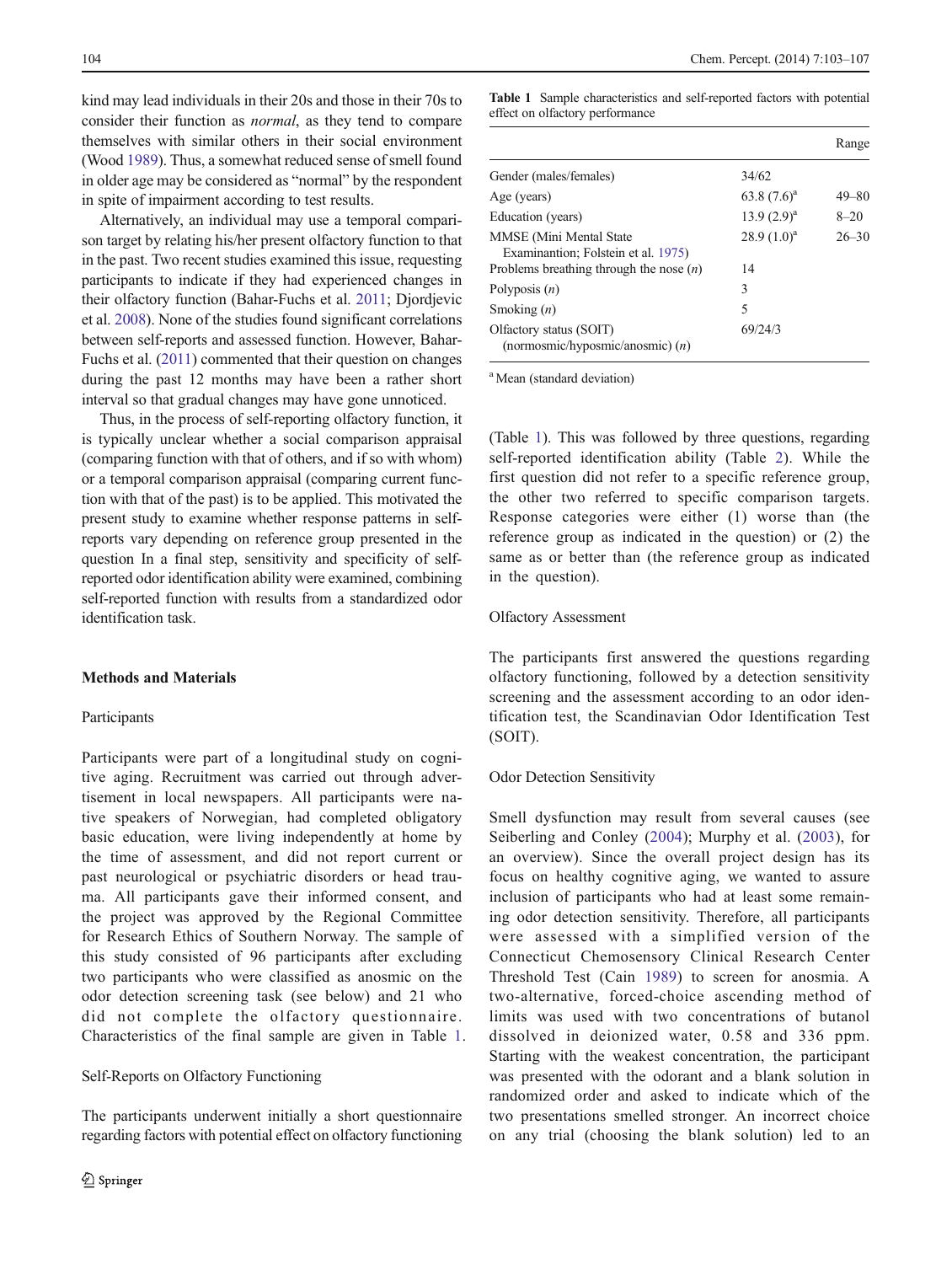| $\mathbf{r}$ and $\mathbf{r}$ are a controlled the controlled of $\mathbf{r}$ and $\mathbf{r}$ and $\mathbf{r}$ and $\mathbf{r}$ and $\mathbf{r}$ and $\mathbf{r}$ |                                       |  |                                   |  |  |  |  |
|--------------------------------------------------------------------------------------------------------------------------------------------------------------------|---------------------------------------|--|-----------------------------------|--|--|--|--|
| How would you evaluate your ability to identify odors compared to Answer categories                                                                                |                                       |  |                                   |  |  |  |  |
| No further comparison target presented                                                                                                                             | Worse than normal                     |  | Normal Better than normal         |  |  |  |  |
| Individuals at your age                                                                                                                                            | Worse than individuals at my age Same |  | Better than individuals at my age |  |  |  |  |
| Yourself at a younger age (when you were in your 30s)                                                                                                              | Worse than when I was younger Same    |  | Better than when I was younger    |  |  |  |  |

<span id="page-2-0"></span>Table 2 Ouestions about identification ability with varying comparison targets

increase in concentration, whereas a correct choice led to repeated presentation of the concentration until four consecutive correct choices for one concentration were given. Trials were approximately 90 s apart to avoid adaptation. No detection of 336 ppm was defined as anosmia. The vapor-phase concentration of  $n$ -butanol was calculated according to Cometto-Muñiz et al. [\(2003\)](#page-4-0). Two participants were classified as anosmic and were excluded from further assessment.

## Odor Identification

The SOIT was used to assess olfactory function. The test has adequate psychometric properties (test–retest reliability  $r=0.79$ , validity  $r=0.76$ ; Nordin et al. [1998\)](#page-4-0) and includes 16 odorants: pine needle, peppermint, juniper berry, violet, anise, clove, vanilla, almond (bitter), orange, cinnamon, lemon, lilac, vinegar, tar, ammonia, and apple. Ammonia (1.0 M), tar, and vinegar are natural products, while the other odorants are natural oils (Stockholm Ether & Essence Manufactory, Stockholm, Sweden). The odorant was injected into a tampon filled to saturation and placed into an opaque, 80-ml glass jar, sealed with a Teflon lock. The stimuli were presented birhinally 1–5 cm under the participants' nose. A card with four written response alternatives was placed in front of the participant with the instruction to choose the item that most appropriately identified the odor, with a forced-choice procedure. To avoid effects of adaptation, each stimulus was presented for 3–4 s and with an inter-stimulus interval of about 20 s (Cain and Engen [1969\)](#page-4-0). No time restrictions were given for the participants to make their choice. Testing was conducted in a well-ventilated room without background odor. According to normative data, normosmia was defined as a sum of 13–16 correct answers, hyposmia as a sum of  $10-12$  correct answers (2 SDs below the mean), and anosmia as a sum of  $\leq$ 9 correct answers (4 SDs below the mean).

## Statistical Analyses

Statistical analyses were performed using SPSS 20.0 (SPSS, Inc. Chicago, IL). Chi-square tests were used to compare frequencies, and t tests to compare means. Descriptive statistics are presented as means and standard deviation. The level of significance was set at  $p<0.05$ .

## Results

## Self-Reports and Comparison Targets

Analyses revealed significant differences in pattern between self-reports depending on comparison targets ( $\chi^2$  $(2)=17.86, p<0.01$  $(2)=17.86, p<0.01$  $(2)=17.86, p<0.01$  (Fig. 1). Post hoc pairwise chisquare analyses revealed significant differences between all comparison groups (all  $p<0.05$ ), but no significant differences in self-reports between either age groups or men and women.

Accuracy of Self-Reported Odor Identification Ability

The distribution of odor identification performance scores ranged from 8 to 16 (16 being the highest achievable score) and was slightly negatively skewed. Performance was significantly associated with age  $(r=-0.23)$ , and women outperformed men significantly (women M 13.98±1.6; men 12.71±2.1; t (94)=−3.38,  $p= 0.001$ ). According to normative data for the SOIT, 72 % of the participants were classified as normosmic (58 % men), 25 % as hyposmic (33 % men), and 3 % as anosmic (all men) (Table [3\)](#page-3-0). Three, seven, and ten percent of the participants (individuals at same age/ unspecific comparison target/yourself at a younger age, respectively) correctly reported reduced identification ability. None of the individuals performing on anosmia level reported reduced identification ability. The sensitivity of self-reported odor identification ability (correctly reporting reduced odor identification ability) varied between 11, 26, and 37 % (individuals at same age/unspecific comparison target/yourself at a younger age, respectively), while the specificity of self-reported identification ability (correctly reporting normal odor identification ability) varied between 71, 86, and 94 % (yourself at a younger age/unspecific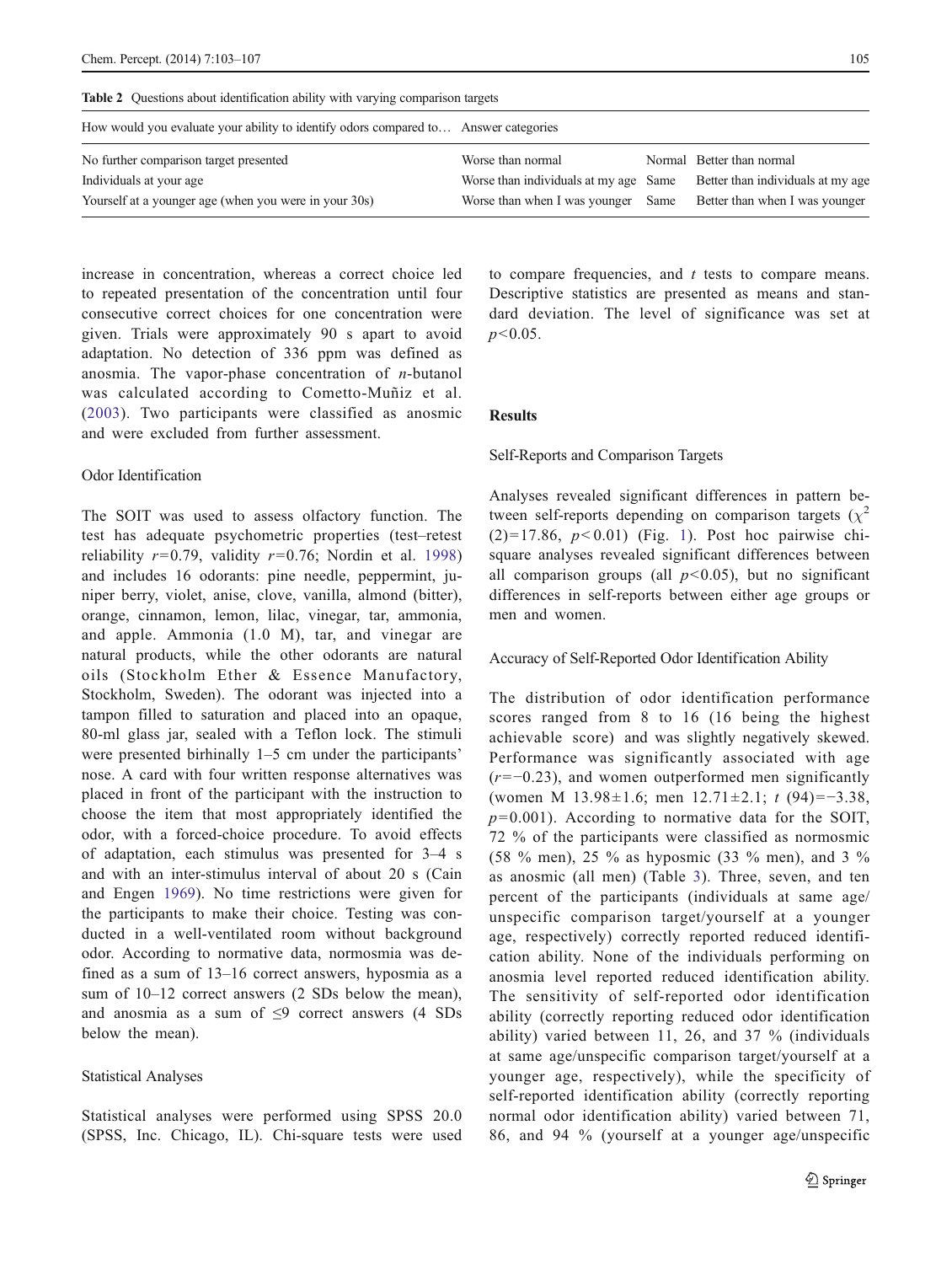<span id="page-3-0"></span>Fig. 1 Percentage of participants reporting reduced/worse identification ability when reporting olfactory function depending on comparison targets



comparison target/individuals at the same age, respectively).

## **Discussion**

The objective of the present study was to examine whether providing comparison targets in the question on olfactory function had an impact on self-reports of olfactory functioning. The results revealed that the availability of reference groups resulted in noteworthy patterns, showing that 31 % of the participants reported age-related changes in identification ability. Thus, the sensitivity (correctly reporting reduced odor identification ability) increased when changes in olfactory function were addressed whereas specificity (correctly reporting normal identification ability) decreased.

The findings regarding self-reported olfactory function in comparison to specific targets are also noteworthy. The emerging pattern demonstrates two highly similar response patterns for the unspecific target and the socially prominent comparison target (individuals at your age), which contrast to the response pattern deriving from the temporal comparison target (yourself at a younger age).

The finding that a significant lower proportion of individuals reported their identification ability to be poorer/worse than individuals at the same age may be explained by findings showing that such reports may be in favor of one's own standing (Taylor and Brown [1988](#page-4-0); Weinstein [1980\)](#page-4-0). The findings showing that as many as 31 % of the participants reported that their functional level was poorer compared to earlier in life are rather new. Nordin et al. ([2004](#page-4-0)) reported that the prevalence of self-reported reduced detection sensitivity increased above 30 % in aging individuals beyond the age of 70 years. The authors asked participants explicitly to report detection sensitivity (in reference to the general population). Earlier studies have reported lower numbers in comparable age groups (Murphy et al. [\(2002\)](#page-4-0) 9.5 %; Karpa et al. ([2010](#page-4-0)) 11 %; Bramersson et al. ([2004](#page-4-0)) 14 %). Thus, as suggested by Bahar-Fuchs et al. ([2011\)](#page-4-0), it seems that a temporal comparison target may add information and possibly increase the correctness of self-reports.

In fact, the final analyses showed that sensitivity (correctly reporting reduced odor identification ability) was as high as 37 % when self-reports on age-related changes (comparison target yourself at a younger age) were combined with results from an odor identification

Table 3 Concordance (n) between self-reported and assessed odor identification ability

| Measured function | Self-reported odor identification ability |         |                         |       |                           |       |       |
|-------------------|-------------------------------------------|---------|-------------------------|-------|---------------------------|-------|-------|
|                   | Unspecific comparison target              |         | Individuals at your age |       | Yourself at a younger age |       | Total |
|                   | Normal                                    | Reduced | Same                    | Worse | Same                      | Worse |       |
| Normosmia         | 59                                        | 10      | 65                      | 4     | 49                        | 20    | 69    |
| Hyposmia/anosmia  | 20                                        |         | 24                      |       | 17                        | 10    | 27    |
| Total             | 79                                        | 17      | 89                      |       | 66                        | 30    | 96    |